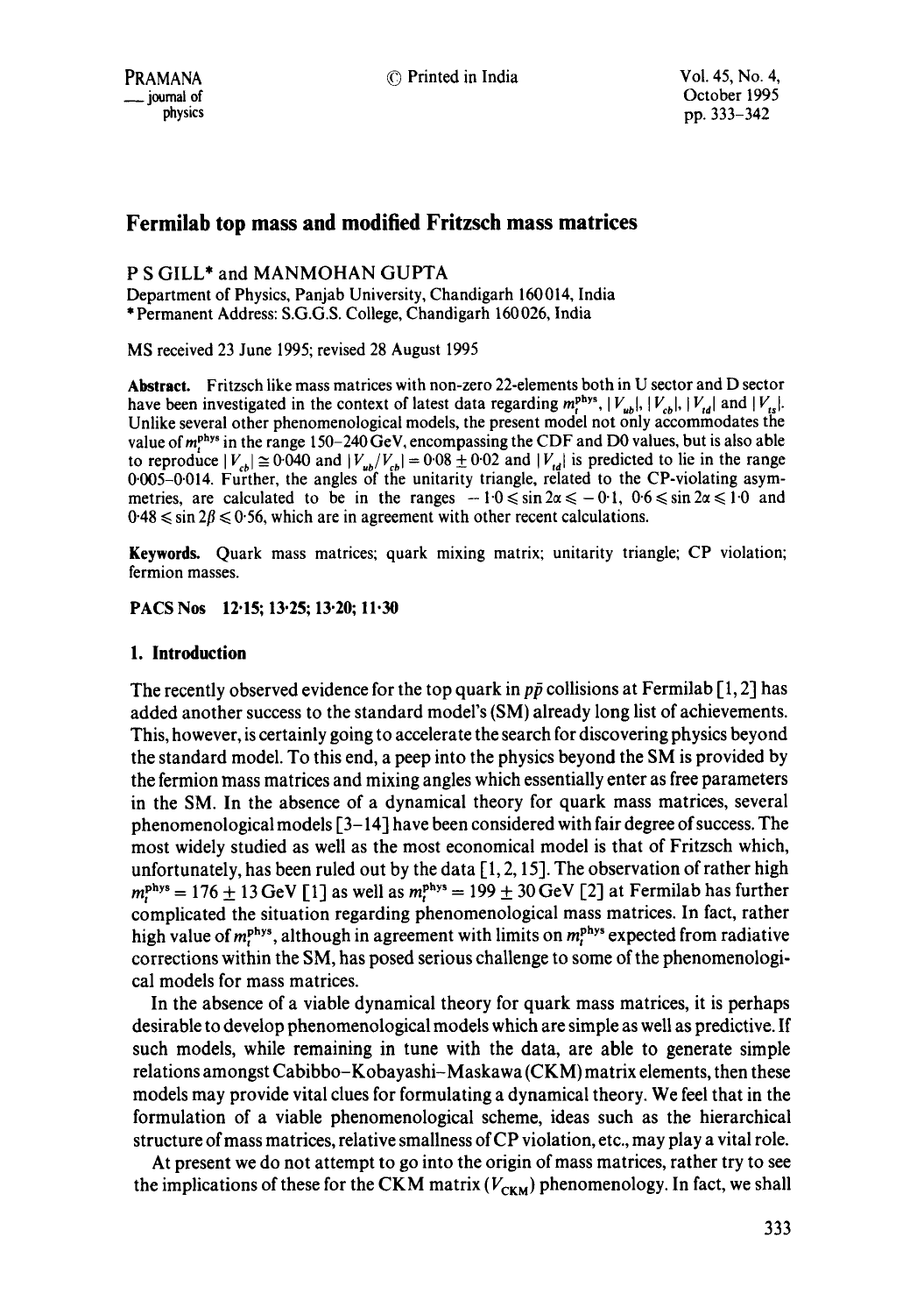## *P S Gill and Manmohan Gupta*

see that these structures not only fit the data but also give very simple relations amongst CKM matrix elements when the above mentioned simplifying assumptions are invoked.

Recently, keeping in mind the above mentioned ideas, we have considered Fritzsch mass matrices which have been modified by additional diagonal elements in both D type and U type mass matrices [16]. It becomes interesting to examine how these mass matrices accommodate recently found value of  $m_r^{phys}$  along with the recent refinements in the measurements of  $V_{CKM}$  elements. Further, it would be interesting to investigate the implications of such mass matrices for hitherto unknown CKM matrix elements,  $|V_{td}|$  and  $|V_{ts}|$  as well as the different angles of the unitarity triangle [17, 18].

The plan of the paper is as follows. In  $\S$ 2 we present the essential details of the phenomenological quark mass matrices considered here. In  $\S$  3, we present definitions as well as relations of angles of the unitarity triangle with the asymmetries in B decays. In § 4, we present the details of our calculations and results. Section 5 summarizes our principal findings.

#### **2. Mass matrices**

For the sake of completeness and readability we reproduce some of the essential details of Gill and Gupta [16]. To begin with, we consider hermitian mass matrices of the following form

$$
M^{i} = \begin{bmatrix} 0 & A^{i} & 0 \\ A^{*i} & D^{i} & B^{i} \\ 0 & B^{*i} & C^{i} \end{bmatrix}, \quad [i = u, d],
$$
 (1)

where

$$
Ai = |Ai| \exp(i\alphai), Bi = |Bi| \exp(i\betai)
$$

and the elements of  $M<sup>i</sup>$  are supposed to follow the hierarchical structure, e.g.,  $|A^i| \ll |B^i| \approx D^i < C^i$ .

The above matrices  $M<sup>i</sup>$  can be expressed as

$$
M^i = P^i \,\overline{M}^i P^{i\dagger},\tag{2}
$$

where real matrices  $\overline{M}$ <sup>*i*</sup> are

$$
\widetilde{M}^i = \begin{bmatrix} 0 & |A^i| & 0 \\ |A^i| & D^i & |B^i| \\ 0 & |B^i| & C^i \end{bmatrix},
$$
\n(3)

and

$$
Pi = diag{1, exp(-i\alpha_i), exp(-i(\alpha + \beta)_i)}.
$$
 (4)

The matrices  $\overline{M}$ <sup>*i*</sup> can be diagonalized exactly by orthogonal transformations, for example,

$$
\overline{M}^i = O^i M_{\text{diag}}^i (O^i)^{\dagger} \tag{5}
$$

where

$$
M_{\text{diag}}^i = \text{diag}(m_1, -m_2, m_3),\tag{6}
$$

with subscripts 1, 2, 3 referring to u, c, t in U sector and d, s, b in D sector.

**334 Pramana - J. Phys., Vol. 45, No. 4, October 1995**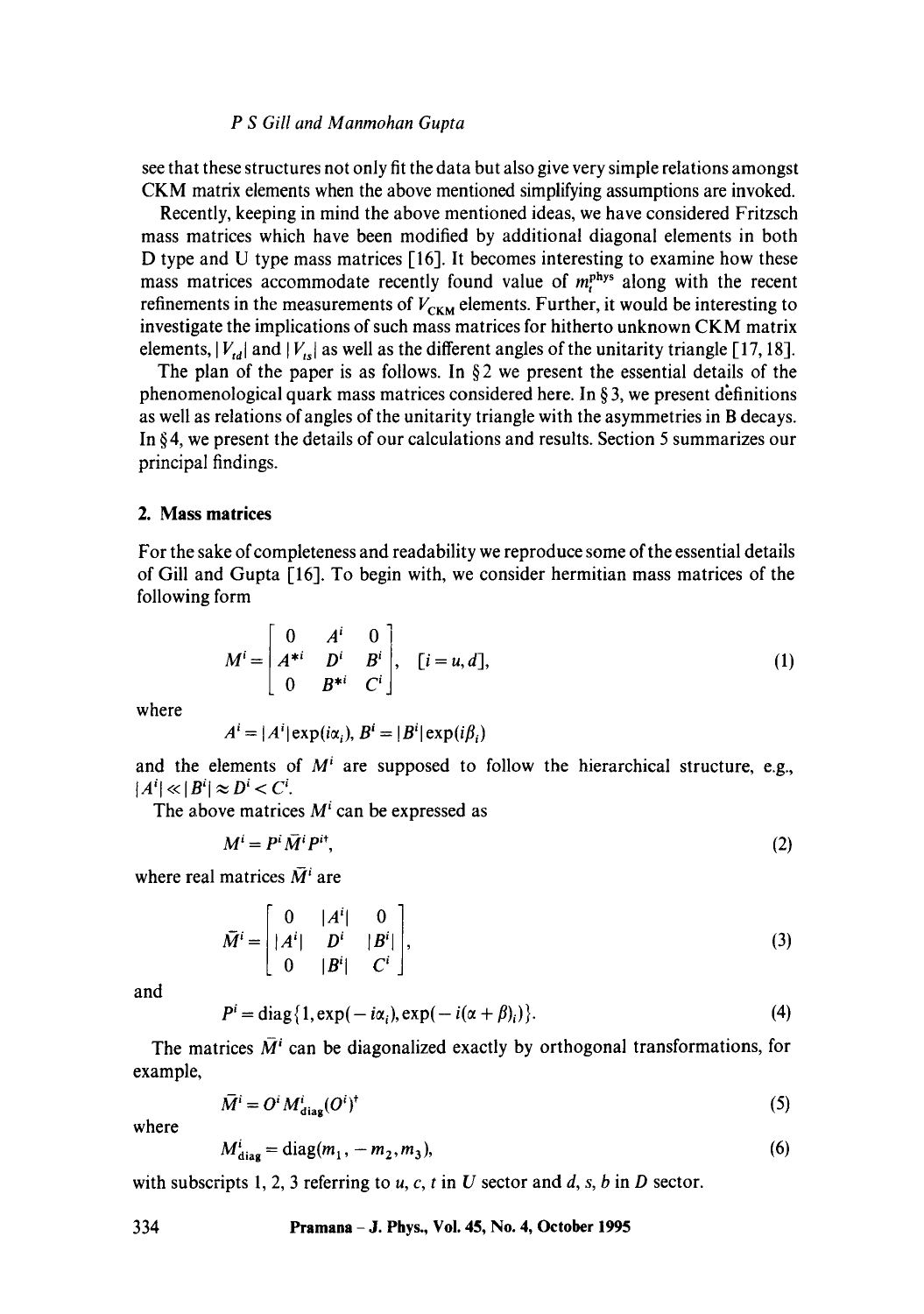Using tr( $M^i$ ), tr( $M^i$ )<sup>2</sup>, det( $M^i$ ), the values of matrix elements  $A^i$ ,  $B^i$ ,  $C^i$  are expressed in terms of quark masses as

$$
C^{i} = (m_{1} - m_{2} + m_{3} - D^{i}), A^{i} = (m_{1}m_{2}m_{3}/C^{i})^{1/2}
$$
  

$$
B^{i} = (-(A^{i})^{2} + C^{i}D^{i} + m_{1}m_{2} + m_{2}m_{3} - m_{1}m_{3})^{1/2}.
$$
 (7)

The diagonalising transformations  $O<sup>i</sup>$  can be expressed as

 $\overline{a}$ 

$$
O^{i} = \begin{bmatrix} (m_2 m_3 f_1/\Delta_1)^{1/2} & -(m_1 m_3 f_2/\Delta_2)^{1/2} & (m_1 m_2 f_3/\Delta_3)^{1/2} \\ (C^{i} m_1 f_1/\Delta_1)^{1/2} & (C^{i} m_2 f_2/\Delta_2)^{1/2} & (C^{i} m_3 f_3/\Delta_3)^{1/2} \\ -(m_1 f_2 f_3/\Delta_1)^{1/2} & -(m_2 f_1 f_3/\Delta_2)^{1/2} & (m_3 f_1 f_2/\Delta_3)^{1/2} \end{bmatrix}
$$
(8)

where

$$
f_1 = m_3 - m_2 - D^i; f_2 = m_3 + m_1 - D^i; f_3 = m_2 - m_1 + D^i;
$$
  
\n
$$
\Delta_i = C^i (m_3 - m_1)(m_2 + m_1); \Delta_2 = C^i (m_3 + m_2)(m_2 + m_1)
$$
  
\n
$$
\Delta_3 = C^i (m_3 + m_2)(m_3 - m_1).
$$
\n(9)

To facilitate comparison with other similar approaches as well as for better physical understanding of the structure of  $V_{CKM}$ , we present here the approximate form of  $O^*$ . For example, by considering  $m_u \ll m_c < D^u < m_t$  as well as  $m_d \ll m_s < D^d < m_b$ , the structure for  $O<sup>u</sup>$  can be simplified and expressed as

$$
O^u \cong \begin{bmatrix} 1 & -a_0 & a_0 d_0^2 R_u \\ a_0 (1 - R_t)^{1/2} & (1 - R_t)^{1/2} & R_t^{1/2} \\ -a_0 R_t'^{1/2} & -R_t'^{1/2} & (1 - R_t)^{1/2} \end{bmatrix}
$$
(10)

where

$$
a_0^2 = (m_u/m_c), d_0^2 = (m_c/m_t), R_t = D^u/m_t, R'_t = \left(\frac{m_c + D^u}{m_t}\right)
$$

and

$$
R_u = \left(\frac{m_c + D^u}{m_t - D^u}\right)^{1/2}.
$$

The matrix  $O^d$  can be obtained simply by changing  $u \to d$ ,  $c \to s$ ,  $t \to b$  with  $a_0 \to b_0$  and  $d_0 \rightarrow c_0$  where  $b_0^2 = (m_d/m_s)$  and  $c_0^2 = (m_s/m_b)$ .

The mixing matrix  $V_{CKM}$  in terms of  $O^{u,a}$  can be expressed as

$$
V_{\text{CKM}} = O^{ut} P^{ud} O^d, \tag{11}
$$

where

$$
P^{ud} = \text{diag}\{1, \exp(i\phi_1), \exp(i\phi_2)\}; \quad \phi_1 = \alpha_u - \alpha_d \text{ and } \phi_2 - \phi_1 = \beta_u - \beta_d.
$$

Using (10) and retaining terms of leading order, (11) can be simplified and written as

$$
V_{\text{CKM}} \equiv \begin{bmatrix} V_{ud} & V_{us} & V_{ub} \\ V_{cd} & V_{cs} & V_{cb} \\ V_{td} & V_{ts} & V_{tb} \end{bmatrix}
$$
  
\n
$$
\approx \begin{bmatrix} 1 + a_0 b_0 g_1 & -b_0 + a_0 g_1 & b_0 c_0^2 R_d + a_0 g_2 \\ -a_0 + b_0 g_1 & a_0 b_0 + g_1 & g_2 \\ a_0 d_0^2 R_u + b_0 g_4 & g_4 & g_3 \end{bmatrix}
$$
 (12)

**Pramana - J. Phys., Vol. 45, No. 4, October 1995 335**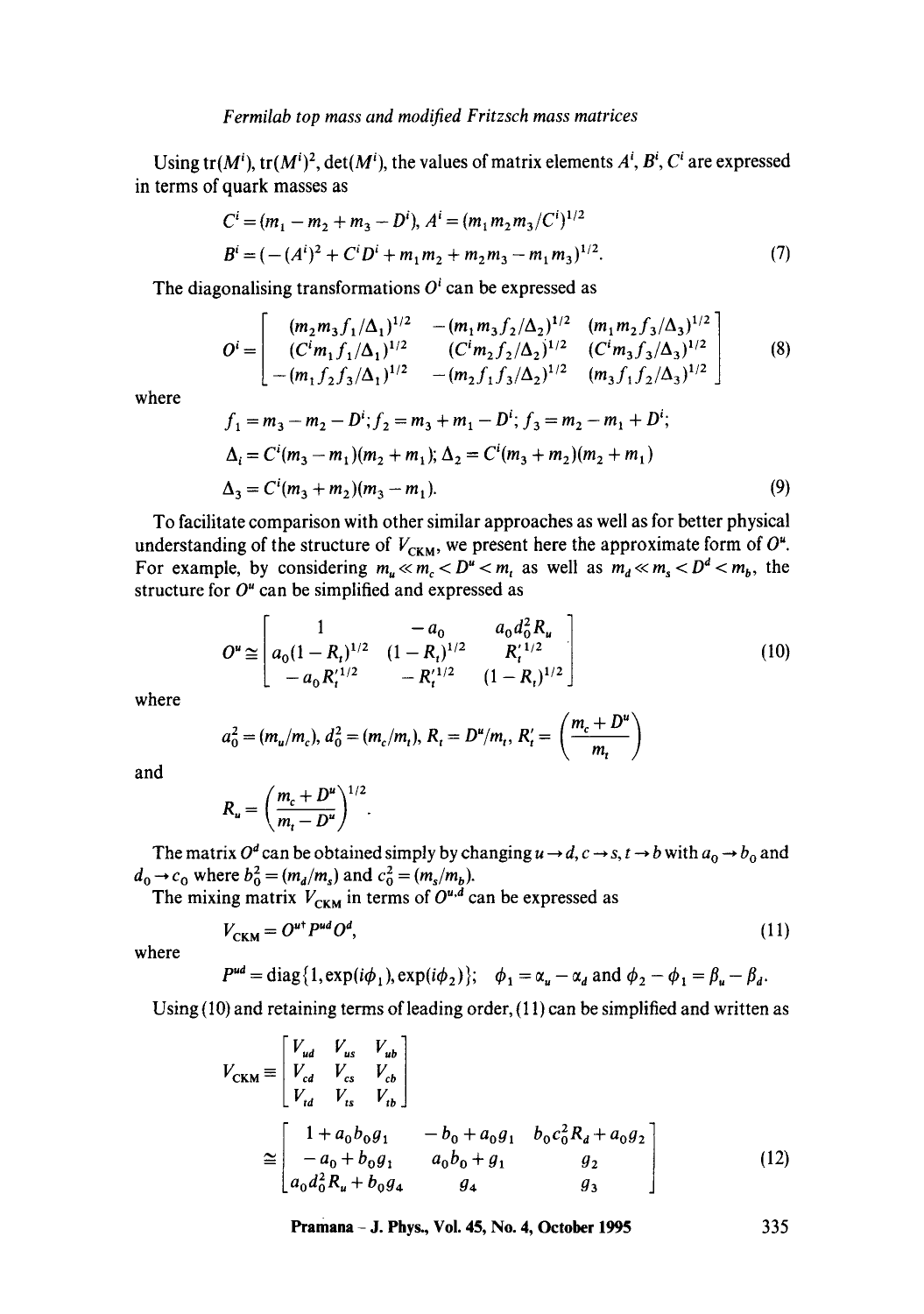

Figure 1. The CKM unitarity triangle in the complex plane.

where

$$
g_1 = ((1 - R_t)(1 - R_b))^{1/2} \exp(i\phi_1) + (R'_t R'_b)^{1/2} \exp(i\phi_2),
$$
\n(13)

$$
g_2 = (R'_b(1 - R_t))^{1/2} \exp(i\phi_1) - (R'_t(1 - R_b))^{1/2} \exp(i\phi_2),
$$
\n(14)

$$
g_3 = g_1(\phi_1 \Leftrightarrow \phi_2) \tag{15}
$$

and

$$
g_4 = -g_2(\phi_1 \Leftrightarrow \phi_2). \tag{16}
$$

The above expressions for  $V_{CKM}$  are approximate, however, for the purpose of calculations, we have employed exact expressions.

## **3. Unitarity triangle**

The unitarity of CKM matrix leads to six relations involving complex CKM matrix elements. These six relations represent six triangles in the complex plane with their angles constituting weak observable phases. Out of the six triangles, there is one triangle where all the three angles are naturally large and is expressed as

$$
V_{ud} V_{ub}^* + V_{cd} V_{cb}^* + V_{td} V_{tb}^* = 0,
$$
\n(17)

which is represented in figure 1. Interestingly, the sides of this triangle correspond to the decays  $B_d \to \pi \pi$ ,  $B_d \to D\pi$  and  $B_d - \bar{B}_d$  mixing represented by  $(V_{ud} V_{ub}^*)$ ,  $(V_{td} V_{tb}^*)$  and  $(V_{cd} V_{cb}^*)$  respectively. The three angles of the triangle in terms of CKM matrix elements are defined as [18]

$$
\alpha \equiv \arg(-V_{td} V_{tb}^* / V_{ud} V_{ub}^*),\tag{18}
$$

$$
\beta \equiv \arg\left(-V_{cd}V_{cb}^*/V_{td}V_{tb}^*\right),\tag{19}
$$

$$
\gamma \equiv \arg\left(-\ V_{ud} \ V_{ub}^{\ast}/V_{cd} \ V_{cb}^{\ast}\right). \tag{20}
$$

Table 1. CP violating asymmetry parameter, ImA, for different decay modes and its corresponding relations to angles of unitarity triangle.

| Ouark<br>subprocess                           | Decay mode                      | $Im\Lambda$    |
|-----------------------------------------------|---------------------------------|----------------|
| $\bar{b} \rightarrow \bar{u} \bar{u} \bar{d}$ | $B_d^0 \rightarrow \pi^+ \pi^-$ | $\sin 2\alpha$ |
| $\bar{b} \rightarrow \bar{c} c \bar{s}$       | $B^0_d \rightarrow \psi K_s$    | $-\sin 2\beta$ |
| $\bar{b} \rightarrow \bar{u} u \bar{d}$       | $B^0$ $\rightarrow \rho K_s$    | $-\sin 2y$     |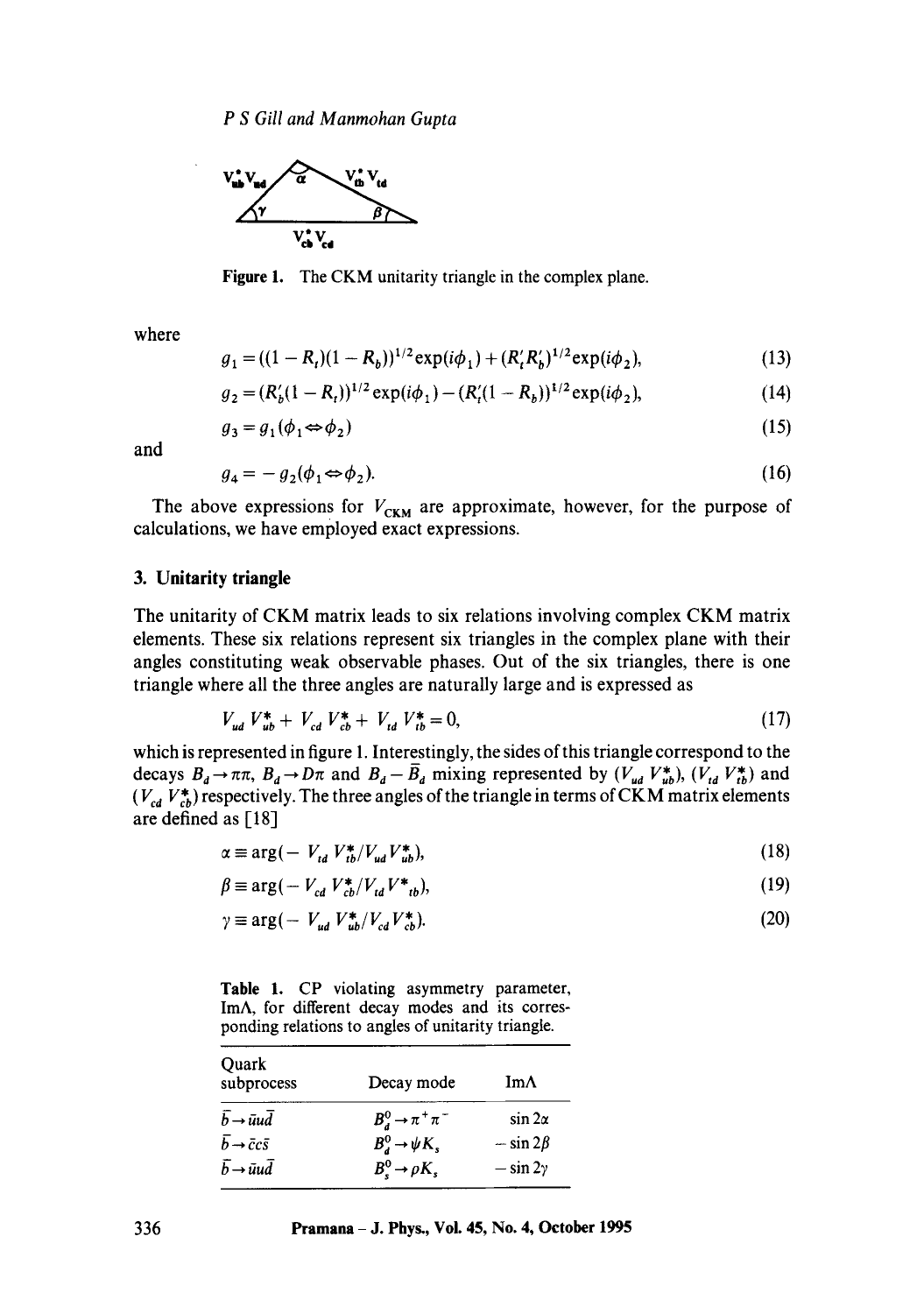### *Fermilab top mass and modified Fritzsch mass matrices*

The CP violating asymmetry parameter  $\Lambda$ , for the respective decays, is related to the angles of the unitarity triangle  $\lceil 18 \rceil$ , expressed in table 1. However, the relation of the asymmetry parameter for the respective decays in terms of  $V_{CKM}$  elements is given as

Im 
$$
\Lambda(B_d^0 \to \pi^+ \pi^-)
$$
 = Im  $\left( \frac{V_{tb}^* V_{td} V_{ub} V_{ub}^*}{V_{tb} V_{td}^* V_{ub}^* V_{ud}} \right) = \frac{2 \bar{\eta} [\bar{\eta}^2 + \bar{\rho} (\bar{\rho} - 1)]}{[\bar{\eta}^2 + (1 - \bar{\rho})^2] [\bar{\eta}^2 + \bar{\rho}^2]}$ ;  
(21)

Im 
$$
\Lambda(B_d^0 \to \psi K_s)
$$
 = Im  $\left( \frac{V_{tb}^* V_{td} V_{td} V_{cd}^*}{V_{td} V_{td}^* V_{cb}^* V_{cd}} \right) = \frac{2\bar{\eta}(\bar{\rho} - 1)}{[\bar{\eta}^2 + (1 - \bar{\rho})^2]}$ ; (22)

and

Im 
$$
\Lambda(B_s^0 \to \rho K_s)
$$
 = Im  $\left( \frac{V_{tb}^* V_{ts} V_{cd} V_{cs}^* V_{ub} V_{ud}^*}{V_{tb} V_{ts}^* V_{cd}^* V_{cs} V_{ub}^* V_{ud}} \right) = -\frac{2\bar{\eta}\bar{\rho}}{[\bar{\eta}^2 + \bar{\rho}^2]}.$  (23)

In (21)-(23) we have also shown relations in terms of modified Wolfenstein parameters ( $\tilde{\rho} = \rho(1 - \lambda^2/2)$ ,  $\tilde{\eta} = \eta(1 - \lambda^2/2)$ ) of CKM matrix as suggested by Buras *et al*  $[19]$ .

### **4. Results and discussion**

Before we present our results, a brief discussion about various inputs which have gone into the analysis is perhaps in order. As a first step, we have considered quark masses at 1 GeV [20], for example,  $m_u = 0.0051 \pm 0.0015$  GeV,  $m_d = 0.0089 \pm 0.0026$  GeV,  $m_s = 0.175 \pm 0.055$  GeV,  $m_c = 1.35 \pm 0.05$  GeV,  $m_b = 5.3 \pm 0.1$  GeV. Further, in order to simplify the analysis, we have fixed the two phases, viz.,  $\phi_1 = \phi_2 = 90^\circ$  in accordance with the values considered elsewhere [14, 15]. Noting the fact that the CKM matrix elements  $|V_{us}|$  and  $|V_{cb}|$  are well known and have weak dependence on  $m_3$ 's and  $D^{i}$ 's, we have restricted the parameter space by first reproducing  $|V_{us}| \approx 0.22$  and  $|V_{cb}| \approx 0.040$ [18], ignoring the spread in the values of  $|V_{cb}|$  as the calculated quantities hardly show any dependence on these. After having fixed the values of  $|V_{us}|$  and  $|V_{cb}|$ , we have calculated  $|V_{ub}|, |V_{td}|, |V_{ts}|$  and other phenomenological quantities related to  $V_{CKM}$ , for different values of  $R_t$ , and  $m_t$  (1 GeV), however, for the purpose of discussion we have converted  $m_t$  (1 GeV) values into  $m_t^{phys}$  values. The values of  $R_b$  are constrained by the relation,

$$
|V_{cb}| = (R_b'(1 - R_t))^{1/2} - (R_i'(1 - R_b))^{1/2}.
$$
\n(24)

In order to have a better appreciation of the significance of our results, we first discuss our results when (i)  $R_t \neq 0$ ,  $R_b = 0$  (ii)  $R_b \neq 0$ ,  $R_t = 0$ , corresponding to 22element being nonzero in U and D sectors respectively. Keeping in mind that  $V_{CKM}$  can be characterized by any of the four elements [1T], in table 2 we have presented our results pertaining to  $|V_{ub}|$  and  $|V_{td}|$ . This is primarily to examine whether in the above mentioned cases the present form of mass matrices can accommodate  $m<sub>r</sub><sup>phys</sup>$  in the range 150-240 GeV and the latest data regarding  $R_{ub} = |V_{ub}/V_{cb}|$  which is in the range 0.06-0.10 [18]. From table 2, it is evident that 0.07 is the maximum value of  $R_{ub}$  for  $m_t^{\text{phys}}$  in the range 150-240 GeV in agreement with the conclusions of other similar calculations [14, 15]. Further, one can easily check that the above value of  $R_{ub}$  cannot be increased beyond 0.07 by any variation of  $R_t$  (or  $R_b$ ),  $m_t^{phys}$ ,  $\phi_1$ ,  $\phi_2$  and other quark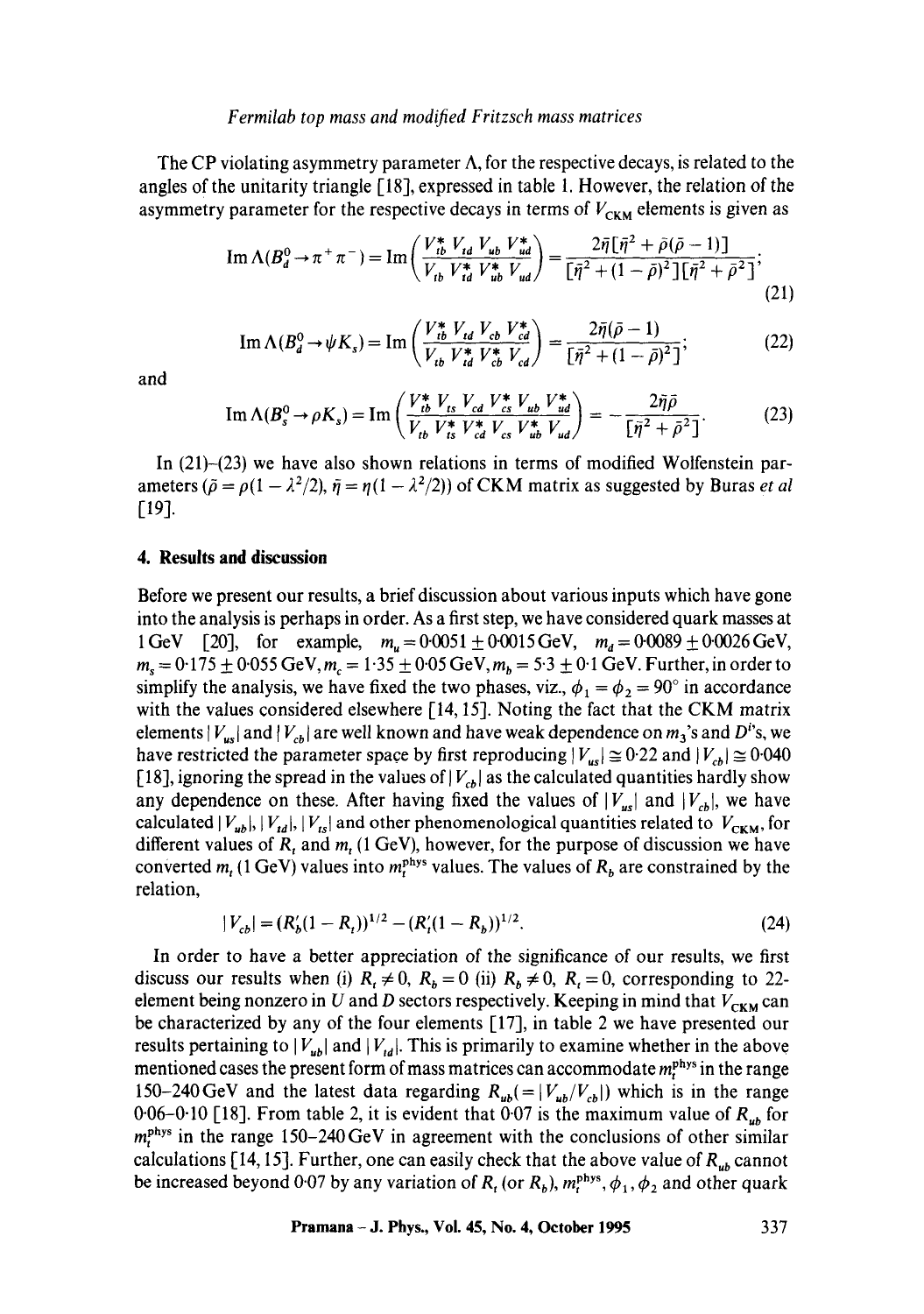|                            | $R_h = 0$ |          |            |                            | $R_i = 0$  |          |            |
|----------------------------|-----------|----------|------------|----------------------------|------------|----------|------------|
| $(R_t, m_t^{\text{phys}})$ | $V_{cb}$  | $R_{ub}$ | $ V_{td} $ | $(R_b, m_t^{\text{phys}})$ | $ V_{cb} $ | $R_{ub}$ | $ V_{td} $ |
| $(-0.030, 150)$            | 0.036     | 0.07     | 0.008      | (0.012, 150)               | 0.043      | 0.06     | 0:011      |
| $(-0.020, 150)$            | 0.037     | 0.06     | 0.009      | (0.014, 150)               | 0.036      | 0.06     | 0.009      |
| $(-0.017, 150)$            | 0.045     | 0.06     | 0:011      | (0.042, 150)               | 0.041      | 0.07     | 0.008      |
| ( — 0·020, 180)            | 0.038     | 0.06     | 0:010      | (0.013, 180)               | 0.039      | 0.06     | 0.010      |
| $(-0.031, 210)$            | 0.042     | 0.07     | 0.009      | (0.041, 180)               | 0.039      | 0.07     | 0:007      |
| $(-0.021, 210)$            | 0.039     | 0.06     | 0.009      | (0.013, 210)               | 0.045      | 0.06     | 0:011      |
| $(-0.020, 210)$            | 0.043     | 0.06     | 0:010      | (0.015, 210)               | 0.038      | 0.06     | 0.009      |
| $(-0.031, 240)$            | 0.038     | $0 - 06$ | 0.008      | (0.044, 240)               | 0.045      | 0.07     | 0.008      |
| $(-0.023, 240)$            | 0.035     | 0.07     | 0.008      | (0.016, 240)               | 0.036      | 0.07     | 0.009      |
| $(-0.021, 240)$            | 0.045     | 0.07     | 0.010      | (0.044, 240)               | 0.043      | 0.07     | 0.008      |

**Table 2.** Calculated values of  $|V_{cb}|$ ,  $R_{ub}$  and  $|V_{td}|$  when (i)  $R_b = 0$ ,  $R_t \neq 0$  and (ii)  $R_t = 0$  and  $R_b \neq 0$ for certain representative values of the sets  $(R_1, m_1^{phys})$  and  $(R_1, m_1^{phys})$ ,  $m_1^{phys}$  in GeV units. In ascending order, the corresponding m, (1 GeV) values in GeV units are 250, 300, 350 and 400.

masses. Therefore, when  $R_b = 0$  (or  $R_t = 0$ ), it is clear that it is not possible to achieve simultaneously  $m_t^{phys} > 150 \,\text{GeV}$  as well as  $R_{ub}$  in the entire range 0.06-0.10. From a cursory look at table 2, it is clear that the value of  $|V_{id}|$ , for the considered range of parameters, is predicted in a narrow range of 0.008-0.011, therefore, a precise measurement of  $|V_{ld}|$  will have an important consequence for the mass matrices wherein either  $R_b = 0$  or  $R_t = 0$ .

In tables 3(a, b) we have presented the results of calculations where in general  $R_b \neq 0$ for different  $R_t$ , values. For the sake of uniformity, we have presented in the tables the ratios of  $V_{CKM}$  matrix elements, e.g.,  $R_{ub}$ ,  $R_{td} = |V_{td}/V_{cb}|$ ,  $R_{ts} = |V_{ts}/V_{cb}|$ . A general survey of the tables brings out easily that we are able to obtain *Rub* from 0"06-0"10 by varying  $R_t$  for various values of  $m_t^{phys}$ . This can also be checked from the expressions of  $|V_{ub}|$  and  $|V_{cb}|$ . An important prediction of the model is that  $|V_{ts}| \lesssim |V_{cb}|$  for the entire range of  $m_t^{phys}$  and  $R_t$ . This is in accordance with expectations from the unitarity of  $V_{CKM}$ . Similarly the results of  $|V_{td}|$  can encompass the presently expected range [18]. Coming to the angles of unitarity triangle,  $\alpha$  and  $\beta$ , we find that the present values are in accordance with similar calculations by other authors  $[19, 21, 22]$ . In the tables  $3(a, b)$ , we have not shown values of J-rephasing invariant measure of CP-violation [17]. However, one can easily show that J, related to the area of the unitarity triangle, lies in the range  $(1.7-2.8) \times 10^{-5}$ , which is in agreement with the data and other similar calculations [14, 15, 23].

A closer scrutiny of our results reveals several interesting points. One finds that tables 3(a) correspond to positive values of  $\sin 2\alpha$  whereas 3(b) correspond to the negative values. This sign ambiguity is in fact reflection of the uncertainty regarding the quadrant of the phase of the CKM matrix. This is also reflected in the fact that  $|V_{td}|$  has essentially two corresponding ranges, e.g., negative values of  $\sin 2\alpha$  correspond to  $|V_{td}|$  < 0.009 whereas positive values correspond to  $|V_{td}| \ge 0.009$ . This ambiguity, however, in the present formulation, arises from (24) wherein corresponding to a given value of R<sub>t</sub> there are two values of R<sub>b</sub> which can reproduce  $|V_{cb}|$ . Therefore, a measurement of sin  $2\alpha$ , in the B decay as mentioned in table 1, would help in fixing the quadrant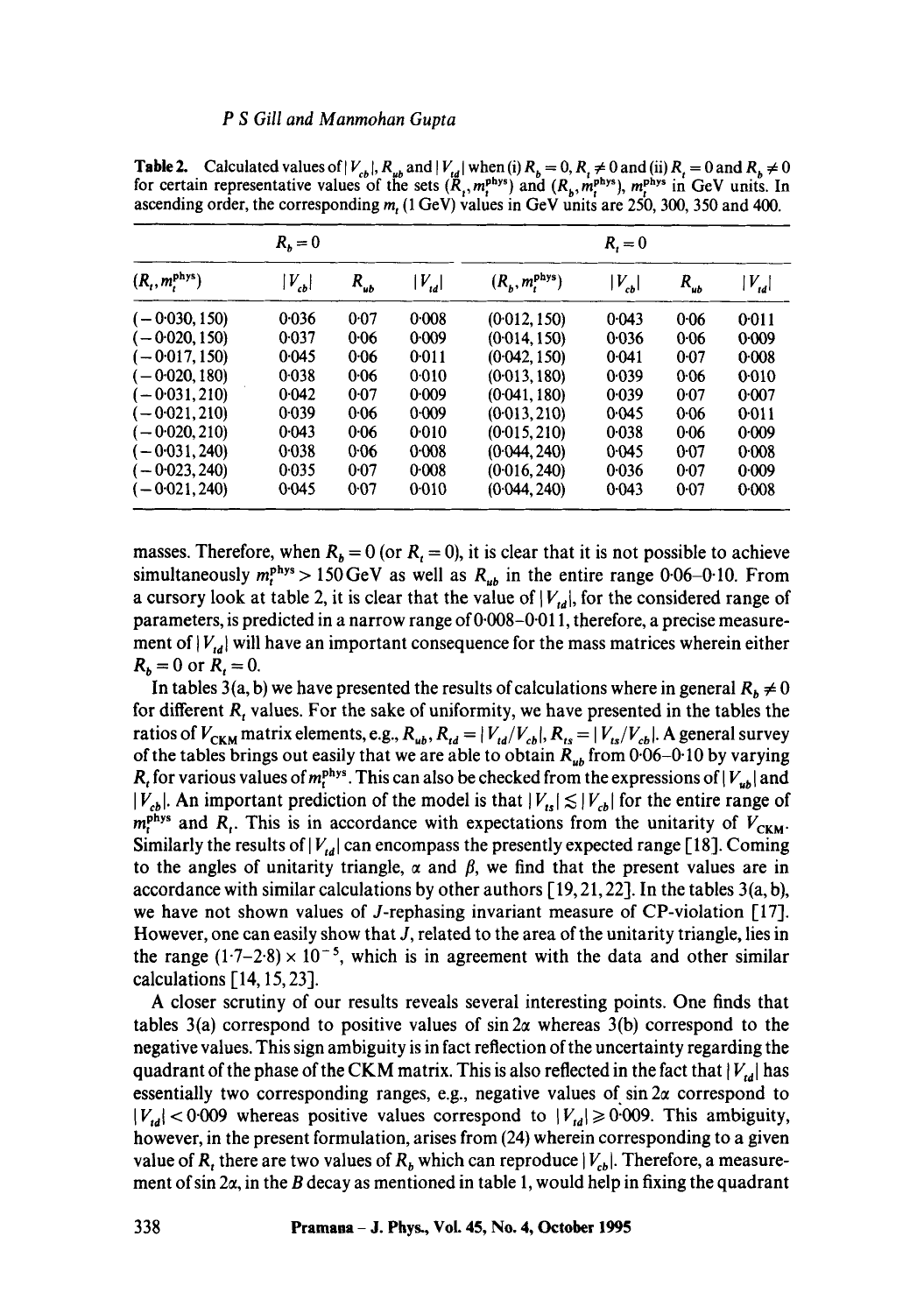| $\mathbf{r}$                                                                                   |  |
|------------------------------------------------------------------------------------------------|--|
| j                                                                                              |  |
|                                                                                                |  |
|                                                                                                |  |
|                                                                                                |  |
|                                                                                                |  |
| $\overline{B}$ $\overline{B}$ $\overline{B}$<br>ì                                              |  |
|                                                                                                |  |
|                                                                                                |  |
|                                                                                                |  |
|                                                                                                |  |
|                                                                                                |  |
|                                                                                                |  |
| Ī                                                                                              |  |
| I                                                                                              |  |
|                                                                                                |  |
|                                                                                                |  |
|                                                                                                |  |
|                                                                                                |  |
|                                                                                                |  |
| $\overline{a}$                                                                                 |  |
| ֧֧ׅ֧֧ׅ֧ׅ֧ׅ֧֧ׅ֧֧ׅ֧֧ׅ֧֦֧֧ׅ֧֦֧֚֚֚֚֚֚֚֚֚֚֚֚֚֚֚֚֚֚֚֚֚֚֚֚֚֚֚֚֚֬֝֡֡֓֡֓֝֬֜֓֜֓֜֓֜֓֜֓֜֝֬֜<br>í<br>ľ<br>ï |  |
| ì<br>ľ<br>j                                                                                    |  |
| ć                                                                                              |  |
| í<br>Í<br>i                                                                                    |  |
| ۱                                                                                              |  |
| ť<br>i<br>j                                                                                    |  |
| ł<br>ĺ                                                                                         |  |
| G                                                                                              |  |
| ١                                                                                              |  |
|                                                                                                |  |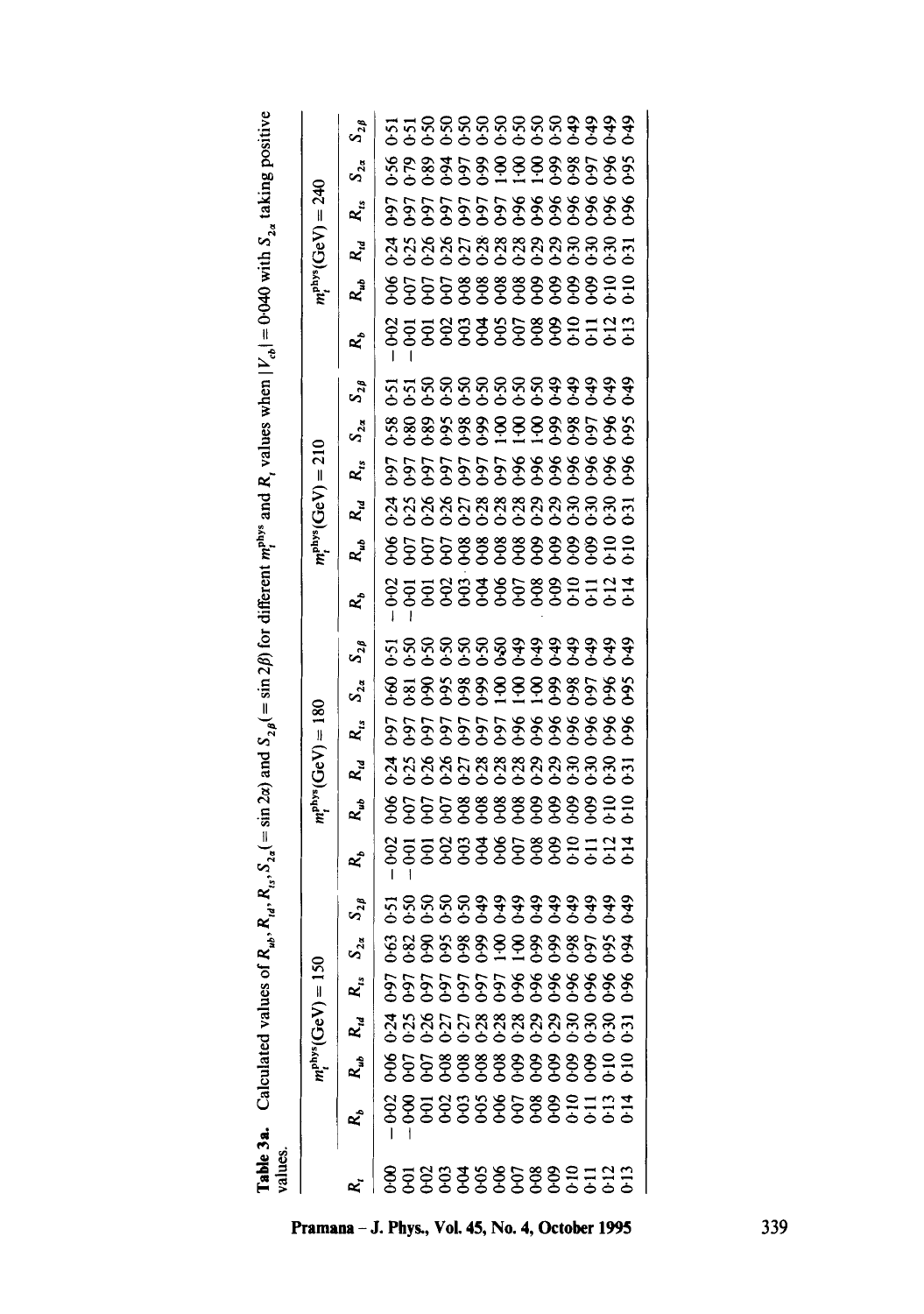Table 3b. Same as in table 3(a) with *S*<sub>2</sub>, taking negative values. Table 3b. Same as in table 3(a) with  $S_{2x}$  taking negative values.

|                      |                   |                                  | $m_t^{\text{phys}}(GeV) = 150$ |          |                   |                        | $m_t^{\text{phys}}(GeV) =$ | .180                                      |          |                                      |                   |                                      | $m_t^{\text{phys}}(GeV)$ | $\parallel$        | $\frac{1}{2}$ |              |                |                                                                             | $m_t^{\text{phys}}(GeV) =$ |                   | 240      |              |
|----------------------|-------------------|----------------------------------|--------------------------------|----------|-------------------|------------------------|----------------------------|-------------------------------------------|----------|--------------------------------------|-------------------|--------------------------------------|--------------------------|--------------------|---------------|--------------|----------------|-----------------------------------------------------------------------------|----------------------------|-------------------|----------|--------------|
|                      |                   | $x^3$   \$8555555588888888888855 | $R_{\rm is}$                   | $S_{2x}$ | $\mathbf{x}^2$    | R.                     | $R_{\cal U}$               | $R_{\rm a}$                               | $S_{23}$ | $S_{2\beta}$                         | R,                | $\mathcal{R}_{sb}$                   | $R_{id}$                 | $R_{is}$           | $S_{2z}$      | $S_{2\beta}$ | $\mathbf{R}_p$ | $R_{ub}$                                                                    | $R_{id}$                   | $\mathbf{R}_{is}$ | $S_{2x}$ | $S_{2\beta}$ |
|                      | 38858588588588888 |                                  |                                |          |                   |                        |                            |                                           |          |                                      |                   |                                      |                          |                    |               |              |                |                                                                             |                            |                   |          |              |
|                      |                   |                                  |                                |          |                   |                        |                            |                                           |          |                                      |                   |                                      |                          |                    |               |              |                |                                                                             |                            |                   |          |              |
|                      |                   |                                  |                                |          |                   |                        |                            |                                           |          |                                      |                   |                                      |                          |                    |               |              |                |                                                                             |                            |                   |          |              |
|                      |                   |                                  |                                |          |                   |                        |                            |                                           |          |                                      |                   |                                      |                          |                    |               |              |                |                                                                             |                            |                   |          |              |
|                      |                   |                                  |                                |          |                   |                        |                            |                                           |          |                                      |                   |                                      |                          |                    |               |              |                |                                                                             |                            |                   |          |              |
|                      |                   |                                  |                                |          |                   |                        |                            |                                           |          |                                      |                   |                                      |                          |                    |               |              |                |                                                                             |                            |                   |          |              |
|                      |                   |                                  |                                |          |                   |                        |                            |                                           |          |                                      |                   |                                      |                          |                    |               |              |                |                                                                             |                            |                   |          |              |
|                      |                   |                                  |                                |          | 88888888888888778 | \$\$555588888888888799 |                            | 8888568686868868686<br>666666666666666666 |          | 8888888888888888<br>8888888888888888 | 88888888888888772 | \$\$\$\$\$\$\$\$\$\$\$\$\$\$\$\$\$\$ |                          | ****************** |               |              |                | \$\$\$\$\$\$\$\$\$\$\$\$\$\$\$\$\$\$.<br>\$\$\$\$\$\$\$\$\$\$\$\$\$\$\$\$\$ | 212233333555555555555      |                   |          |              |
|                      |                   |                                  |                                |          |                   |                        |                            |                                           |          |                                      |                   |                                      |                          |                    |               |              |                |                                                                             |                            |                   |          |              |
|                      |                   |                                  |                                |          |                   |                        |                            |                                           |          |                                      |                   |                                      |                          |                    |               |              |                |                                                                             |                            |                   |          |              |
|                      |                   |                                  |                                |          |                   |                        |                            |                                           |          |                                      |                   |                                      |                          |                    |               |              |                |                                                                             |                            |                   |          |              |
|                      |                   |                                  |                                |          |                   |                        |                            |                                           |          |                                      |                   |                                      |                          |                    |               |              |                |                                                                             |                            |                   |          |              |
|                      |                   |                                  |                                |          |                   |                        |                            |                                           |          |                                      |                   |                                      |                          |                    |               |              |                |                                                                             |                            |                   |          |              |
|                      |                   |                                  |                                |          |                   |                        |                            |                                           |          |                                      |                   |                                      |                          |                    |               |              |                |                                                                             |                            |                   |          |              |
|                      |                   |                                  |                                |          |                   |                        |                            |                                           |          |                                      |                   |                                      |                          |                    |               |              |                |                                                                             |                            |                   |          |              |
|                      |                   |                                  |                                |          |                   |                        |                            |                                           |          |                                      |                   |                                      |                          |                    |               |              |                |                                                                             |                            |                   |          |              |
|                      |                   |                                  |                                |          |                   |                        |                            |                                           |          |                                      |                   |                                      |                          |                    |               |              |                |                                                                             |                            |                   |          |              |
| 85888886888951955555 |                   |                                  |                                |          |                   |                        |                            |                                           |          |                                      |                   |                                      |                          |                    |               |              |                |                                                                             |                            |                   |          |              |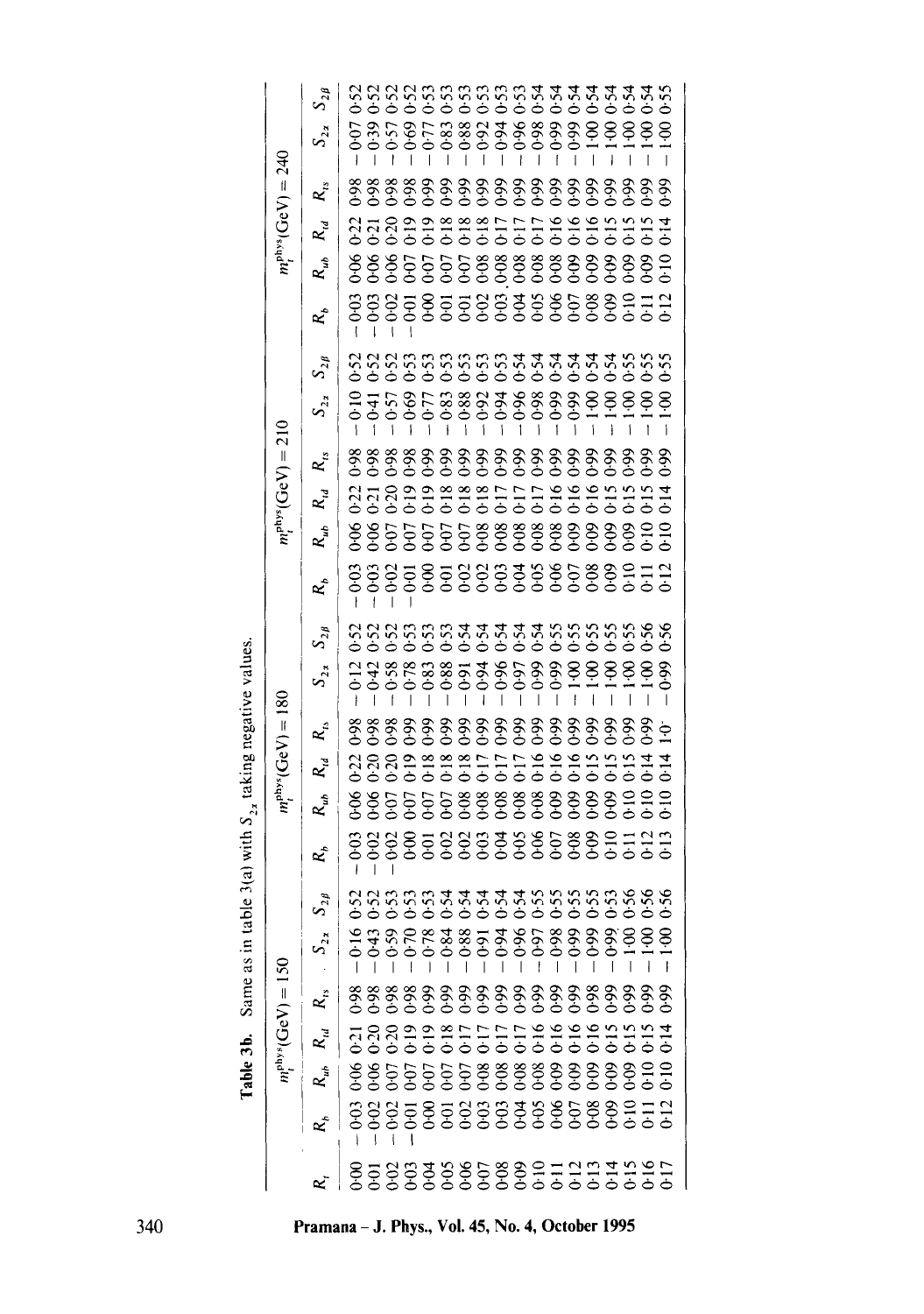of the phase of the CKM matrix. Further, in view of the very narrow range of  $\sin 2\beta$ , in the present as well as other similar calculations [ 19, 21, 22], a measurement of the decay  $B_d^0 \rightarrow \psi K_s$  would provide a good test of present form of mass matrices as well as the CKM mechanism in general.

It needs to be brought out clearly that the present analysis is crucially dependent on  $D^u$  and  $D^d$ . In the  $V_{CKM}$  matrix elements, however, these manifest through  $R_t$  and  $R_b$ . Such mass matrices, in the language of Ramond *et al* [24], correspond to texture 4 zeros. Also, it seems that the analysis of Ramond *et al* finds it difficult to accommodate  $|V_{cb}| \approx 0.04$  as well as  $R_{ub} = 0.08 \pm 0.02$  with texture 5 and 6 zeros mass matrices. Therefore, texture 4 zeros mass matrices seem to be essential for fitting the  $V_{CKM}$  phenomenology. It may be of interest to mention that such mass matrices have been shown, by Joyce and Turok [25], to maintain their basic structure as they evolve from GUT scale to the low energy scale.

## **5. Conclusions**

Fritzsch like mass matrices, with non-zero 22-elements in both  $U$  and  $D$  sectors, have been considered to accommodate current experimental constraints on  $m_t^{\text{phys}}$  and CKM matrix elements. We have shown that such mass matrices can accommodate CDF and D0  $m_t^{phys}$  values, e.g., 176  $\pm$  13 GeV and 199  $\pm$  30 GeV respectively, apart from reproducing  $|V_{us}|$ ,  $|V_{cb}|$  and  $|V_{ub}/V_{cb}|$  = 0.08  $\pm$  0.02. Further,  $|V_{td}|$  is predicted to lie in the range  $0.005-0.014$ , in agreement with the latest conclusions of Buras [26]. The calculated values of the angles of unitarity triangle,  $\alpha$  and  $\beta$ , are also in agreement with other authors [19, 21, 22], however two different ranges for these highlight the ambiguity regarding the quadrant of CP-violating phase of CKM matrix.

### **Acknowledgements**

The authors gratefully acknowledge useful discussions with Prof. M P Khanna.

## **References**

- [ 1] F Abe *et al* (CDF Collab.), *Phys. Rev.* D50, 2966 (1994); *Phys. Rev. Lett.* 73, 225 ( 1994); *Phys. Rev. Lett.* 74, 2626 (1995)
- [2] S Abachi *et al* (DO Collab.), *Phys. Rev. Lett. 74,* 2632 (1995)
- [3] H Fritzsch, *Phys. Lett.* **B73**, 317 (1978); **B166**, 423 (1986); *Nucl. Phys.* **B155**, 189 (1979)
- [4] B Stech, *Phys. Lett.* B130, 189 (1983)
- [5] M Shin, *Phys. Lett.* 8145, 285 (1984)
- [6] M Gronau, R Johnson and J Schechter, *Phys. Rev. Lett.* 54, 2176 (1985)
- [7] L Lavoura, *Phys. Lett.* B228, 245 (1989) E Ma, *Phys. Rev.* D43, R2761 (1991)
- [8] C H Albright Preprint No. FERMILAB-CONF-90/196-T(1990); FERMILAB-PUB-89/258-T(1989)
- [9] X-G He and W S Hou, *Phys. Rev.* D41, 1517 (1990)
- [10] M Tanimoto, *Phys. Rev.* D41, 1586 (1990)
- [11] M T Yamawaki and W W W~ada, *Phys. Rev.* D43, 2432 (1991)
- [12] E Ma, *Phys. Rev.* D43, R2761 (1991); T V Duong and E Ma, *J. Phys.* G19, 339 (1993)
- [13] Suraj N Gupta and James M Johnson, *Phys. Rev.* D44, 2110 (1991)
- [14] R E Shrock, *Phys. Rev.* D45, RI0 (1992)